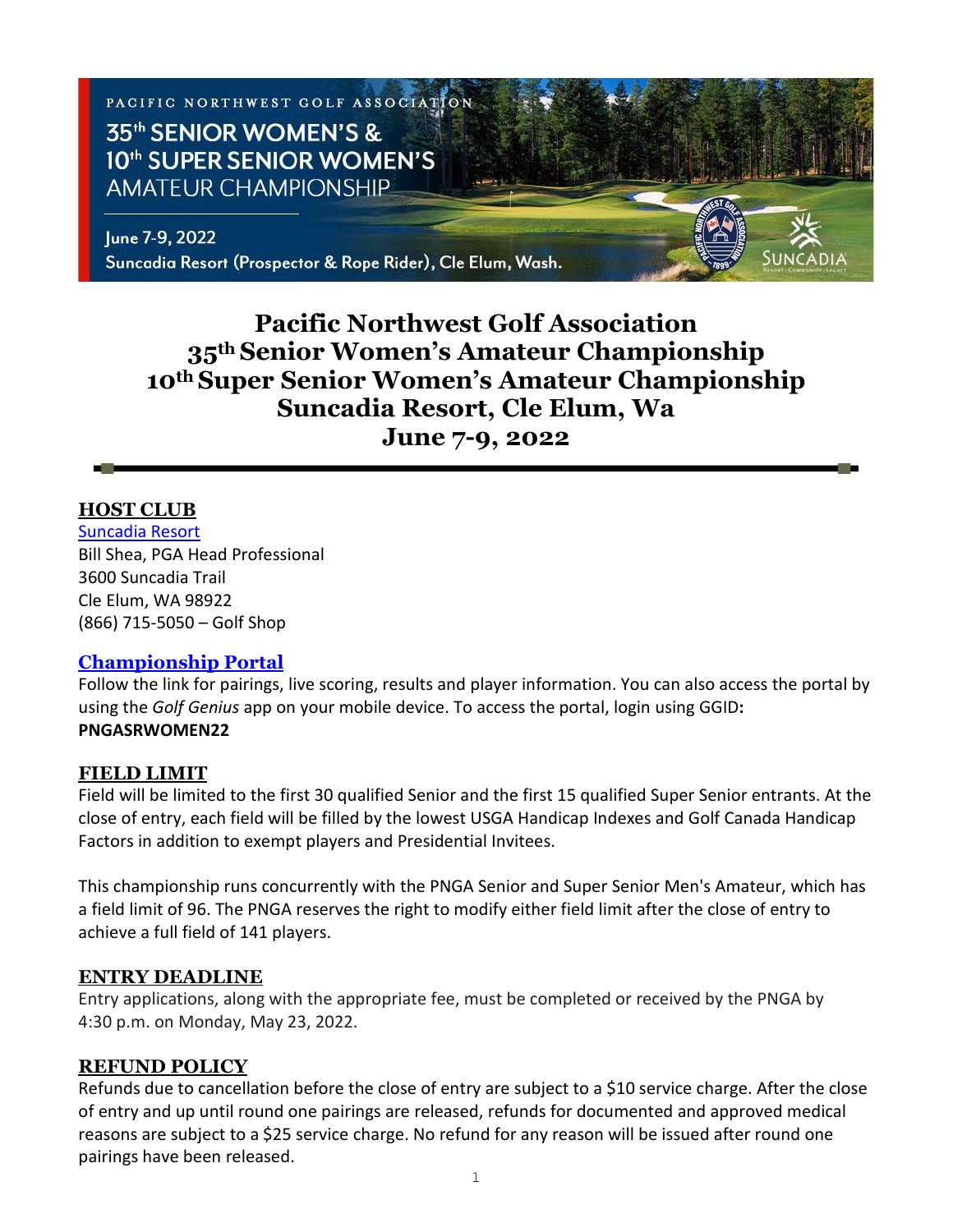**Note:** Players who cancel and are replaced by a player on the waiting list will only be subject to a \$10 service fee.

## **COURSE YARDAGE**

Course yardage is subject to change based on weather/course conditions. Hole-by-hole yardages are posted on the championship portal and will be emailed to players.

**Senior Women's Yardage: Prospector:** 5,481 yards, par-72 **Rope Rider**: 5,481 par-72 **Super Senior Women's Yardage: Prospector:** 5,237 yards, par-72 **Rope Rider**: 5,251 par-72

### **ONSITE REGISTRATION**

All contestants must register in person with the PNGA at Suncadia Resort prior to starting round one play. Registration will be located outside the pavilion during the following times:

**MONDAY, JUNE 6: 11:30 a.m. – 4:00 p.m. at Prospector Clubhouse**

**TUESDAY, JUNE 7: 6:30 a.m. – 2:00 p.m. at Rope Rider Pro Shop**

### **STARTING TIMES AND PAIRINGS**

Round one and two starting times will be released at least one week prior. Round three starting times will be based on 36-hole scores. **Preferred starting time requests will not be accepted.** Starting times will be posted on the PNGA website [\(thepnga.org\)](http://www.thepnga.org/), on the Championship Portal and will be emailed to players.

### **SCHEDULE**

54-hole stroke play (gross only). In the event of a tie for either championship, a hole-by-hole playoff will be held immediately following play to determine the winner.

| <b>TUESDAY, JUNE 7</b>   | Starting times off the #1 tee at Rope Rider<br>7:00 a.m. $-2:40$ p.m.<br>Senior Men / Super Senior Men / Senior Women / Super Senior Women  |
|--------------------------|---------------------------------------------------------------------------------------------------------------------------------------------|
| <b>WEDNESDAY, JUNE 8</b> | Starting times off the #1 tee at Prospector<br>7:00 a.m. $-2:40$ p.m.<br>Super Senior Men / Super Senior Women / Senior Women / Senior Men  |
| <b>THURSDAY, JUNE 9</b>  | Starting times off the #1 tee at Prospector<br>7:00 a.m. $-$ 2:40 p.m.<br>Senior Women / Super Senior Women / Senior Men / Super Senior Men |

### **PRACTICE ROUND**

Contestants may play one complimentary practice round prior to the championship on the Prospector Course. Hosted practice rounds will be available in the afternoon on Monday, June 6 for out of town contestants. Local contestants can play their hosted practice round during the week prior on a space available basis at the discretion of the golf shop. Non-hosted practice rounds will be available on the Rope Rider course on Monday - Thursday for \$79 or after 2:00 p.m. on Sunday, June 5th for \$99.

All practice round starting times are at the discretion of the golf shop staff. Tee times can be made by calling the Prospector Golf Shop at (509) 525-4653, beginning on May 24 after the entries have closed and the field is set.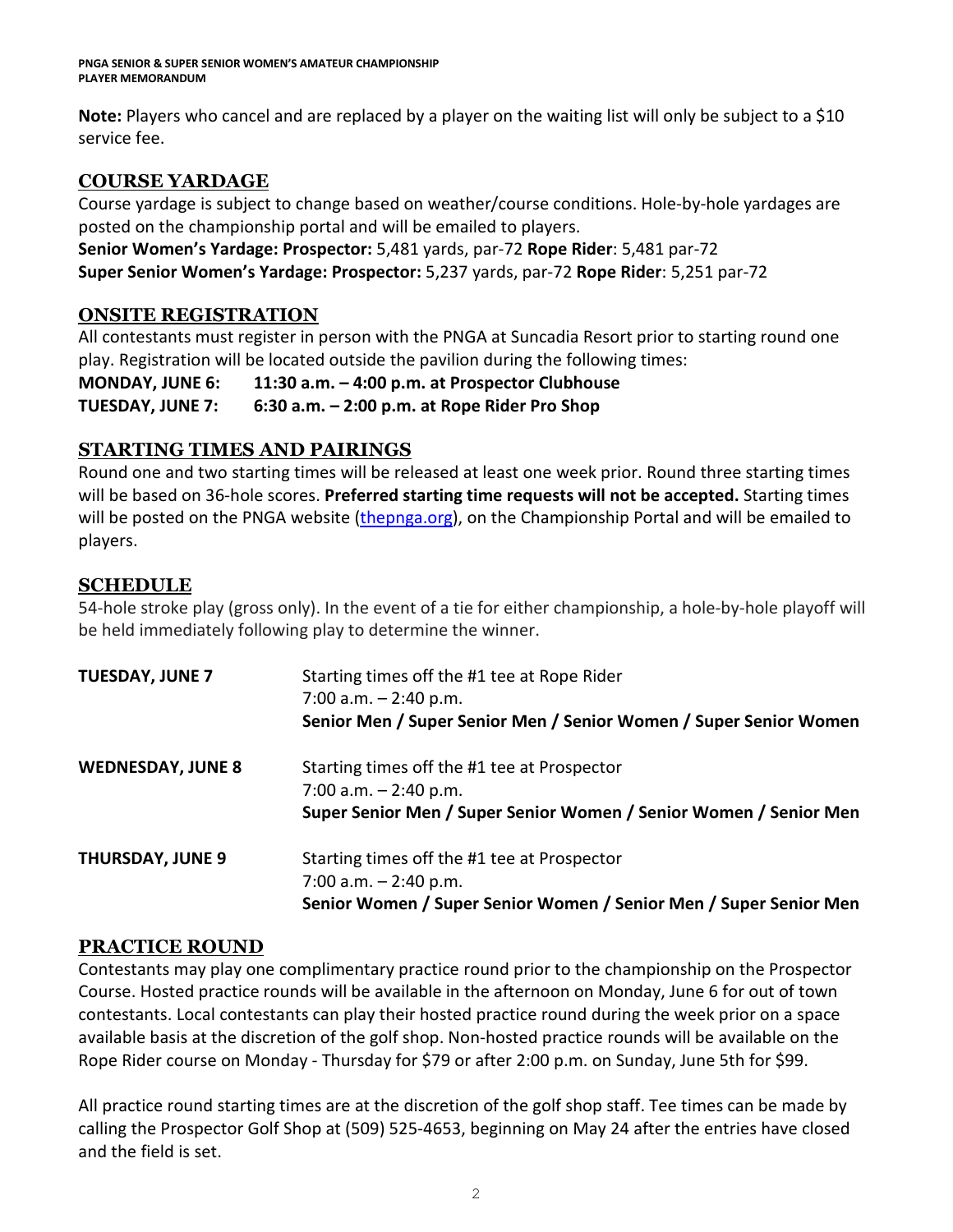**PNGA SENIOR & SUPER SENIOR WOMEN'S AMATEUR CHAMPIONSHIP PLAYER MEMORANDUM** 

### **FOOD SERVICE (NO-HOST)**

Portals restaurant at the lodge will be open each day at 7:00 a.m. for breakfast service with grab and go items available. The Stovehouse restaurant at Prospector will be open for lunch and dinner service each day. The snack bar will be open each day at 11:00 a.m.

#### **BOTTLED WATER**

The PNGA will provide bottled water during the championship. Coolers will be at multiple locations on the golf course. A beverage cart will not be on the course during play.

#### **HOSTED LUNCHES**

Each contestant will receive a \$25 gift card to Stovehouse Restaurant. Gift cards will be handed out during registration.

### **METHODS OF PAYMENT**

All major credit cards and cash.

#### **HOURS OF OPERATION**

The golf shop and driving range will be open each day from 6:00 a.m. to 7:00 p.m.

#### **RANGE BALLS**

Warm up range balls will be provided to contestants on the driving range each day from 6:00 a.m. - 2:40 p.m. **NOTE:** The driving range is located at the Prospector Course. Players are responsible for transporting themselves from the range to the Rope Rider Course during Round 1. Golf carts cannot be taken from the range to Rope Rider.

#### **CARTS**

Carts are included in the entry fee and mandatory for the championship. Players will be paired together on carts and all players will be required to sign a cart rental agreement each day on the first tee. Carts will be staged outside the golf shop before each round.

#### **SPECTATOR CARTS**

To provide an equal championship platform for all competitors, the use of carts by spectators is not permitted by the PNGA.

### **CHAMPIONSHIP ACCOMMODATIONS FOR DISABLED SPECTATORS**

The PNGA is committed to providing an enjoyable spectator experience for people with disabilities at PNGA championships. Requests from spectators seeking transportation onto the golf course due to a permanent disability, as defined under the Americans with Disabilities Act (ADA), should be submitted one week in advance to the PNGA Championship Department. While spectator carts may not always be available at each site, the PNGA will make every effort to accommodate these requests when available.

Generally, an ADA covered disability is defined as a "physical or mental impairment that substantially limits one or more of the major life activities of the individual". See, 42 USCA §12102. Spectators with a "temporary" injury or impairment that is not an ADA disability will not be allowed use of a golf cart under this Policy.

Spectators with transportation needs must contact the PNGA Championship Department prior to the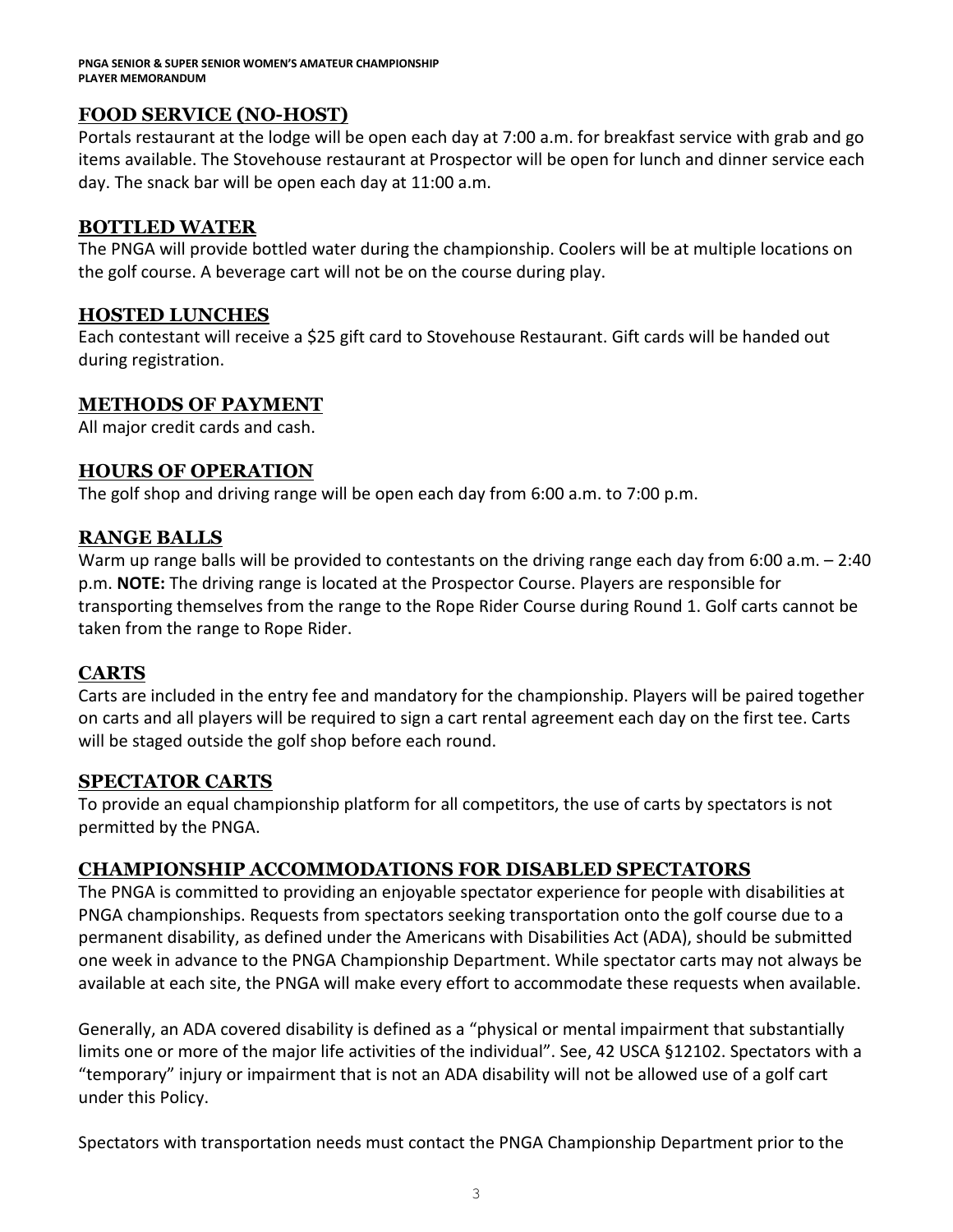#### **PNGA SENIOR & SUPER SENIOR WOMEN'S AMATEUR CHAMPIONSHIP PLAYER MEMORANDUM**

championship. This full policy is available at the following link: [thepnga.org/championship](https://thepnga.org/championship-home/championship-policies/)[home/championship-policies/](https://thepnga.org/championship-home/championship-policies/)

### **CADDIES**

Host club caddies will not be available. A player may provide her own caddie. Caddies will be required to wear a caddie bib provided on the starting tee.

### **PRIZES**

All prizes will be awarded according to 54-hole, stroke play scores (gross only) in each championship. **Champion & Runner-Up:** Crystal award and merchandise credit. **Other high finishers** will receive merchandise credit. All merchandise credit must be redeemed in the Suncadia golf shops.

Awards will be given to any contestant who scores a hole-in-one or eagle during the championship.

### **AWARDS CEREMONY**

The PNGA will host an awards ceremony on Thursday, June 9 immediately upon completion of each championship. Location: Outside on the patio near #18 green at Prospector.

### **EXEMPTIONS**

Champion of the PNGA Senior Women's Amateur Championship will receive a lifetime exemption into the PNGA Senior Women's Amateur Championship. Champion of the PNGA Super Senior Women's Amateur Championship will receive a lifetime exemption into the PNGA Super Senior Women's Amateur Championship.

### **PERFORMANCE POINTS**

Performance Points breakdowns are provided by each association. Use the links to find the Performance Points from your association. [Washington](https://wagolf.org/play/performance-points-list/) Golf Points | British [Columbia](http://britishcolumbiagolf.org/performance/orders-of-merit) Golf Points | [Idaho](http://theiga.org/championship-home/team-points-standings/) Golf [Association](http://theiga.org/championship-home/team-points-standings/) Points | Oregon Golf [Association](http://oga.org/competitions/points-lists) Points

### **GHIN SCORE POSTING**

The PNGA will post competition scores for all players to the USGA GHIN System. Scores will be submitted to BC Golf for posting in Canada.

### **DRESS CODE**

Players and caddies must be neat in appearance with respect to personal grooming and clothing while on host club property. The PNGA Dress Code Policy is available at the following link: [thepnga.org/championship-home/championship-policies/](https://thepnga.org/championship-home/championship-policies/) and will be provided to all players, along with any additional measures required by the host club, in the Player Memorandum.

### **CODE OF CONDUCT**

The PNGA expects all contestants, caddies, gallery, and guests to exhibit proper conduct and behavior on the golf course and anywhere on club property during a PNGA championship. Unbecoming conduct or behavior may be grounds for immediate disqualification, at any time, from any PNGA event. The following are some examples of unbecoming conduct or behavior:

- Repeated use of loud, abusive, and/or profane language
- Throwing and/or breaking equipment (club, ball, etc.) in anger or frustration